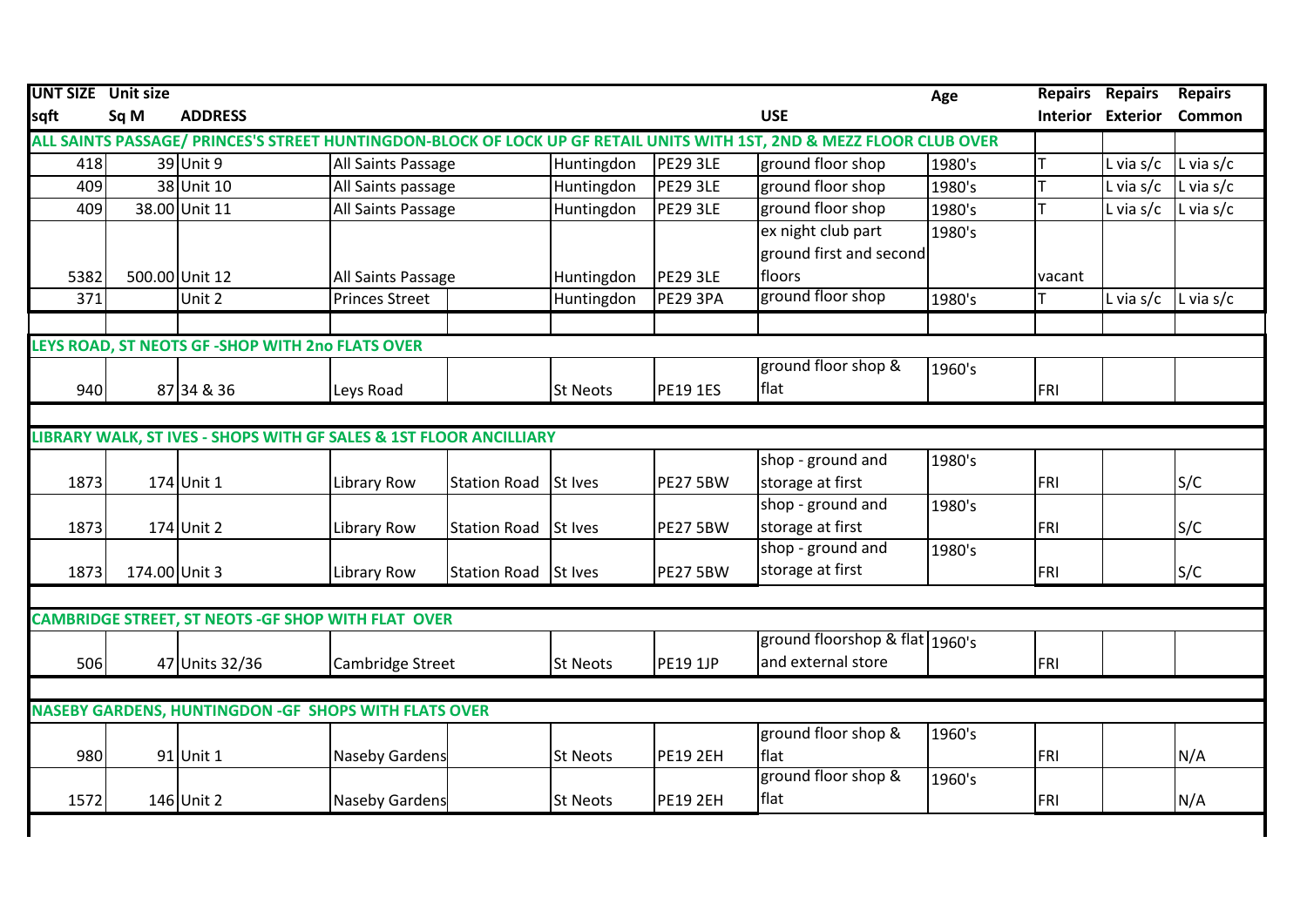|       | MAYFIELD ROAD, HUNTINGDON SHOPPING PARADE GF SHOPS WITH 2 STOREY FLATS OVER              |               |                      |                 |                 |                         |        |     |     |     |
|-------|------------------------------------------------------------------------------------------|---------------|----------------------|-----------------|-----------------|-------------------------|--------|-----|-----|-----|
|       |                                                                                          |               |                      |                 |                 | ground floor shop &     | 1960's |     |     |     |
| 753   | 70 Units 58 & 58A                                                                        | Mayfield Road |                      | Huntingdon      | <b>PE29 1NJ</b> | maisonette              |        | FRI |     | S/C |
|       |                                                                                          |               |                      |                 |                 | ground floor shop &     | 1960's |     |     |     |
| 980   | 91 Unit 60 & 62A                                                                         | Mayfield Road |                      | Huntingdon      | <b>PE29 1NJ</b> | maisonette              |        | FRI |     | S/C |
|       |                                                                                          |               |                      |                 |                 | ground floor shop &     | 1960's |     |     |     |
| 1507  | 140 62, 64 & 64A                                                                         | Mayfield Road |                      | Huntingdon      | <b>PE29 1NJ</b> | maisonette              |        | FRI |     | S/C |
|       |                                                                                          |               |                      |                 |                 | ground floor shop &     | 1960's |     |     |     |
| 753   | 70 66 & 66A                                                                              | Mayfield Road |                      | Huntingdon      | <b>PE29 1NJ</b> | maisonette              |        | FRI |     | S/C |
|       |                                                                                          |               |                      |                 |                 | ground floor shop &     | 1960's |     |     |     |
| 753   | 70 Units 68 & 68A                                                                        | Mayfield Road |                      | Huntingdon      | <b>PE29 1NJ</b> | maisonette              |        | FRI |     | S/C |
|       | Unit 68                                                                                  | Mayfield Road |                      | Huntingdon      | <b>PE29 1NJ</b> | maisonette              | 1960's | FRI |     | S/C |
|       |                                                                                          |               |                      |                 |                 |                         |        |     |     |     |
|       |                                                                                          |               |                      |                 |                 |                         |        |     |     |     |
|       | OAK DRIVE, HUNTINGDON - GF SHOPPING PARADE WITH 1ST FLOOR COMMUNITY CENTRE/ OFFICES OVER |               |                      |                 |                 |                         |        |     |     |     |
|       |                                                                                          |               |                      |                 |                 | 1st floor community     | 2006   |     |     |     |
|       | The Maple Centre                                                                         | Oak Drive     |                      | Huntingdon      | <b>PE29 7HN</b> | centre and offices      |        |     | S/C | S/C |
|       |                                                                                          |               |                      |                 |                 | ground floor lock up    | 2006   |     |     |     |
| 732   | 59 Unit 2                                                                                | Oak Drive     |                      | Huntingdon      | <b>PE29 7HN</b> | shop                    |        |     | S/C | S/C |
|       |                                                                                          |               |                      |                 |                 | ground floor lock up    | 2006   |     |     |     |
| 786   | 73 Unit 3                                                                                | Oak Drive     |                      | Huntingdon      | <b>PE29 7HN</b> | shop                    |        |     | S/C | S/C |
|       |                                                                                          |               |                      |                 |                 | ground floor lock up    | 2006   |     |     |     |
| 1066  | 99 Unit 4                                                                                | Oak Drive     |                      | Huntingdon      | <b>PE29 7HN</b> | shop                    |        |     | S/C | S/C |
|       |                                                                                          |               |                      |                 |                 | ground floor lock up    | 2006   |     |     |     |
| 2195  | 204 Unit 5                                                                               | Oak Drive     |                      | Huntingdon      | <b>PE29 7HN</b> | shop                    |        |     | S/C | S/C |
|       |                                                                                          |               |                      |                 |                 | medical centre &        | 2006   |     |     |     |
| 48791 | 4533 The Oak Tree Centre   Oak Drive                                                     |               |                      | Huntingdon      | <b>PE29 7HN</b> | offices on three floors |        |     |     |     |
|       |                                                                                          |               |                      |                 |                 |                         |        |     |     |     |
|       | <b>QUEENS GARDENS, ST NEOTS - GF SHOPS WITH FLATS OVER</b>                               |               |                      |                 |                 |                         |        |     |     |     |
|       |                                                                                          |               |                      |                 |                 | ground floor shop &     | 1960's |     |     |     |
| 1873  | 174 14-16                                                                                | Queens Gdns   | Eaton Socon          | <b>St Neots</b> | <b>PE19 8BY</b> | flat                    |        | FRI |     | N/A |
|       |                                                                                          |               |                      |                 |                 | ground floor shop &     | 1960's |     |     |     |
| 474   | 44 18&18A                                                                                | Queens Gdns   | Eaton Socon St Neots |                 | <b>PE19 8BY</b> | flat                    |        | FRI |     | N/A |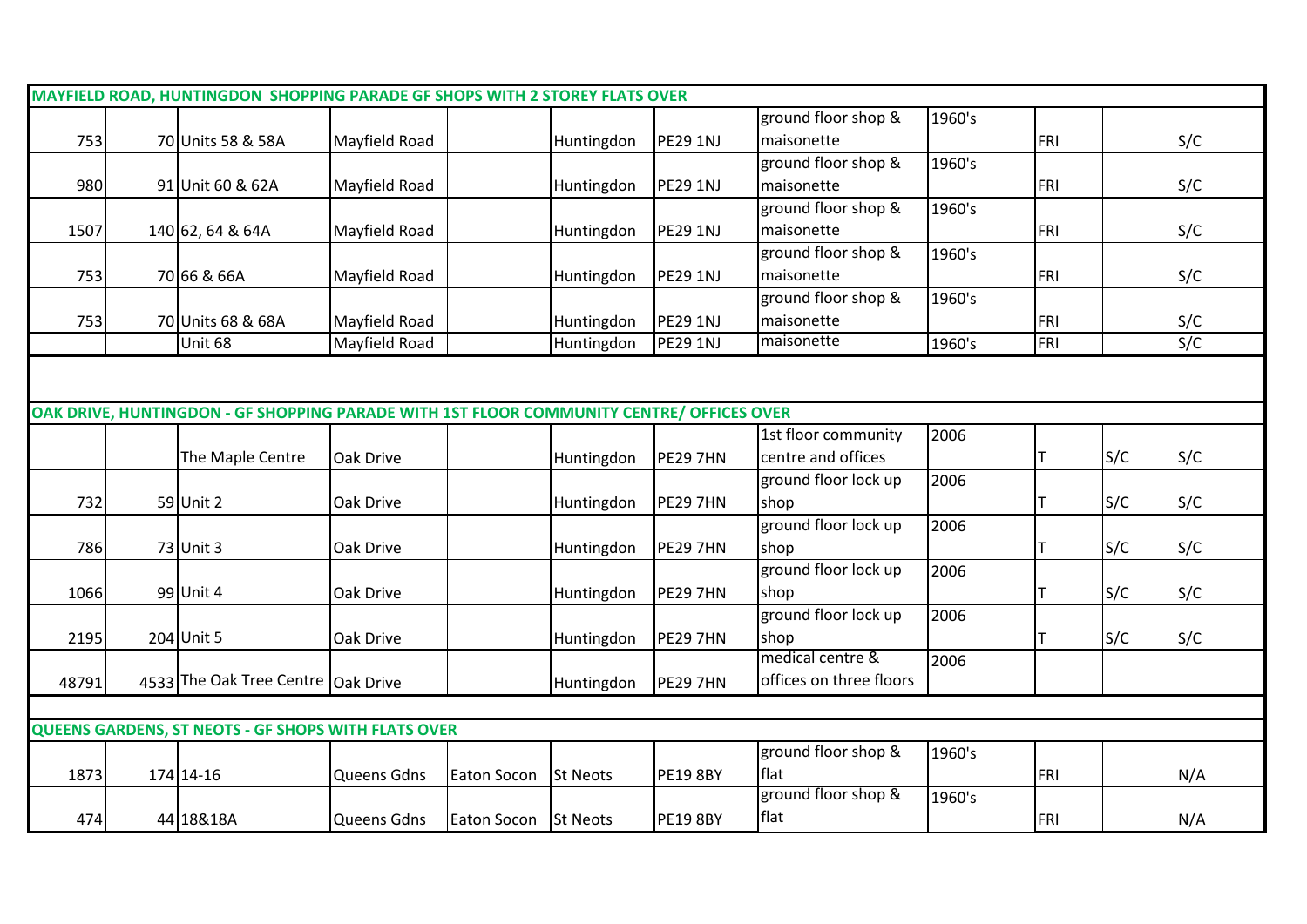| <b>PARK CAFÉ/ KIOSKS</b> |                 |                                                                         |                       |                 |                 |                     |             |            |     |     |
|--------------------------|-----------------|-------------------------------------------------------------------------|-----------------------|-----------------|-----------------|---------------------|-------------|------------|-----|-----|
|                          |                 | retaurant, kisok and                                                    |                       |                 |                 |                     | 1960's      |            |     |     |
| 1216                     |                 | 113 leisure facilities                                                  | <b>Riverside Park</b> | <b>St Neots</b> | <b>PE19 2CC</b> | café/restaurant     |             | <b>FRI</b> |     |     |
|                          |                 |                                                                         |                       |                 |                 |                     |             |            |     |     |
|                          |                 | 2 rooms and WC The                                                      | <b>Riverside Park</b> |                 |                 |                     | 1960's      |            |     |     |
| 200                      |                 | Pavilion                                                                |                       | Huntingdon      | <b>PE29 3RP</b> | café/restaurant     |             |            |     |     |
|                          |                 |                                                                         |                       |                 |                 |                     |             |            |     |     |
|                          |                 | ALMS CLOSE, HUNTINGDON - STARTER INDUSTRIAL UNITS                       |                       |                 |                 |                     |             |            |     |     |
| 400                      | 37.16 Unit 1    |                                                                         | Alms Close            | Huntingdon      | <b>PE29 6DY</b> | industrial workshop | 1970-1980's | ΙT         |     |     |
| 400                      |                 | 37.16 Unit 2                                                            | Alms Close            | Huntingdon      | <b>PE29 6DY</b> | industrial workshop | 1970-1980's |            |     |     |
| 400                      |                 | 37.16 Unit 3                                                            | Alms Close            | Huntingdon      | <b>PE29 6DY</b> | industrial workshop | 1970-1980's |            |     |     |
| 400                      |                 | 37.16 Unit 4                                                            | Alms Close            | Huntingdon      | <b>PE29 6DY</b> | industrial workshop | 1970-1980's |            |     |     |
| 400                      |                 | 37.16 Unit 5                                                            | Alms Close            | Huntingdon      | <b>PE29 6DY</b> | industrial workshop | 1970-1980's |            |     |     |
| 400                      |                 | 37.16 Unit 6                                                            | Alms Close            | Huntingdon      | <b>PE29 6DY</b> | industrial workshop | 1970-1980's |            |     |     |
| 400                      |                 | 37.16 Unit 7                                                            | Alms Close            | Huntingdon      | <b>PE29 6DY</b> | industrial workshop | 1970-1980's |            |     |     |
| 400                      |                 | 37.16 Unit 8                                                            | Alms Close            | Huntingdon      | <b>PE29 6DY</b> | industrial workshop | 1970-1980's |            |     |     |
| 400                      |                 | 37.16 Unit 9                                                            | Alms Close            | Huntingdon      | <b>PE29 6DY</b> | industrial workshop | 1970-1980's |            |     |     |
| 400                      |                 | 37.16 Unit 10                                                           | Alms Close            | Huntingdon      | <b>PE29 6DY</b> | industrial workshop | 1970-1980's |            |     |     |
| 400                      |                 | 37.16 Unit 11                                                           | Alms Close            | Huntingdon      | <b>PE29 6DY</b> | industrial workshop | 1970-1980's |            |     |     |
| 400                      |                 | 37.16 Unit 12                                                           | Alms Close            | Huntingdon      | <b>PE29 6DY</b> | industrial workshop | 1970-1980's |            |     |     |
| 800                      |                 | 74.32 Unit 13/14                                                        | Alms Close            | Huntingdon      | <b>PE29 6DY</b> | industrial workshop | 1970-1980's |            |     |     |
| 750                      |                 | 69.67 Unit 15                                                           | Alms Close            | Huntingdon      | <b>PE29 6DY</b> | industrial workshop | 1970-1980's |            |     |     |
|                          |                 |                                                                         |                       |                 |                 |                     |             |            |     |     |
|                          |                 | CAXTON ROAD ENTERPRISE CENTRE, ST IVES -STARTER OFFICE / WORKSHOP UNITS |                       |                 |                 |                     |             |            |     |     |
| 316                      |                 | 29.3574 Office 01                                                       | <b>Caxton Road</b>    | St Ives         | PE27 3NP        | ground floor office | 2008        |            | S/C | S/C |
| 210                      |                 | 19.5096 Office 02                                                       | <b>Caxton Road</b>    | St Ives         | PE27 3NP        | ground floor office | 2008        |            | S/C | S/C |
| 290                      |                 | 26.9419 Office 03                                                       | Caxton Road           | St Ives         | PE27 3NP        | ground floor office | 2008        |            | S/C | S/C |
| 315                      |                 | 29.2645 Office 04                                                       | Caxton Road           | St Ives         | PE27 3NP        | first floor office  | 2008        |            | S/C | S/C |
| 294                      |                 | 27.3135 Office 05                                                       | Caxton Road           | St Ives         | PE27 3NP        | first floor office  | 2008        |            | S/C | S/C |
| 383                      |                 | 35.5819 Office 06                                                       | Caxton Road           | St Ives         | PE27 3NP        | first floor office  | 2008        |            | S/C | S/C |
| 570                      | 52.9547 Unit 07 |                                                                         | Caxton Road           | St Ives         | <b>PE27 3NP</b> | workshop            | 2008        |            | S/C | S/C |
| 570                      | 52.9547 Unit 08 |                                                                         | Caxton Road           | St Ives         | PE27 3NP        | workshop            | 2008        |            | S/C | S/C |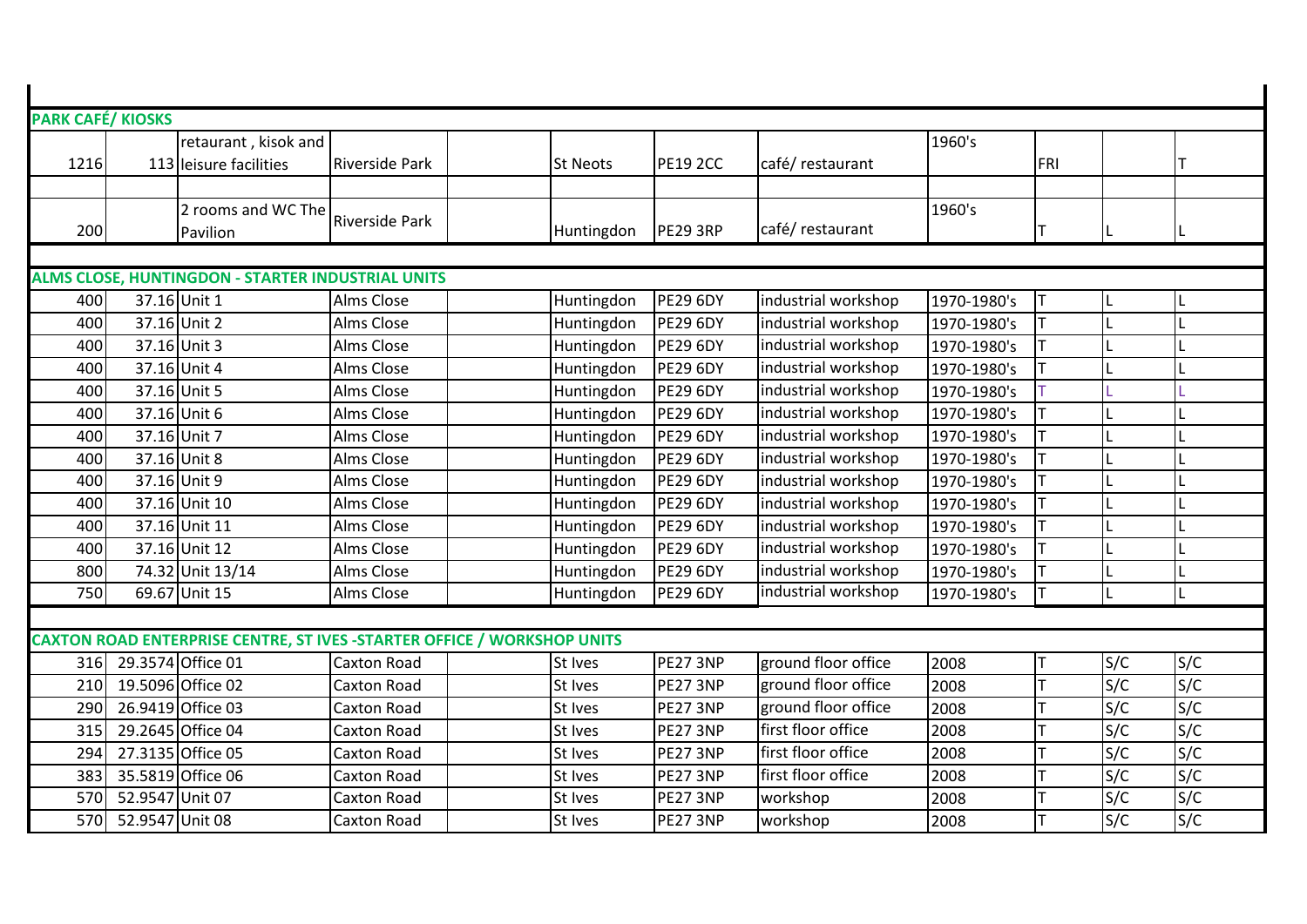| 570  |                 | 52.95 Unit 09                                      | Caxton Road         |           | St Ives         | <b>PE27 3NP</b> | workshop    | 2008         |     | S/C | S/C |
|------|-----------------|----------------------------------------------------|---------------------|-----------|-----------------|-----------------|-------------|--------------|-----|-----|-----|
| 570  | 52.9547 Unit 10 |                                                    | Caxton Road         |           | St Ives         | PE27 3NP        | workshop    | 2008         |     | S/C | S/C |
| 570  | 52.9547 Unit 11 |                                                    | Caxton Road         |           | St Ives         | PE27 3NP        | workshop    | 2008         |     | S/C | S/C |
| 570  | 52.9547 Unit 12 |                                                    | Caxton Road         |           | St Ives         | PE27 3NP        | workshop    | 2008         |     | S/C | S/C |
| 960  |                 | 89.19 Unit 14                                      | Caxton Road         |           | St Ives         | <b>PE27 3NP</b> | workshop    | 2008         |     | S/C | S/C |
| 960  | 89.1869 Unit 15 |                                                    | Caxton Road         |           | St Ives         | PE27 3NP        | workshop    | 2008         |     | S/C | S/C |
|      |                 |                                                    |                     |           |                 |                 |             |              |     |     |     |
|      |                 | <b>CLIFTON ROAD, HUNTINGDON - INDUSTRIAL UNITS</b> |                     |           |                 |                 |             |              |     |     |     |
| 2129 |                 | 198 Unit 1                                         | <b>Clifton Road</b> |           | Huntingdon      | <b>PE29 7EJ</b> | industrial  | 1960's       |     |     | S/C |
| 3448 |                 | 321 Unit 4                                         | <b>Clifton Road</b> |           | Huntingdon      | <b>PE29 7EJ</b> | industrial  | 1960's       |     |     | S/C |
| 3460 |                 | 321 Unit 5                                         | <b>Clifton Road</b> |           | Huntingdon      | <b>PE29 7EJ</b> | industrial  | 1960's       |     |     | S/C |
| 8000 |                 | 744 Units 13 & 14                                  | <b>Clifton Road</b> |           | Huntingdon      | <b>PE29 7EJ</b> | industrial  | 1960's       |     |     | S/C |
| 2560 |                 | 238 Unit 15                                        | <b>Clifton Road</b> |           | Huntingdon      | <b>PE29 7EJ</b> | industrial  | 1960's       |     |     | S/C |
| 5302 |                 | 493 Unit 16                                        | <b>Clifton Road</b> |           | Huntingdon      | <b>PE29 7EJ</b> | industrial  | 1960's       |     | lΤ  | S/C |
|      |                 |                                                    |                     |           |                 |                 |             |              |     |     |     |
|      |                 |                                                    |                     |           |                 |                 |             |              |     |     |     |
|      |                 | LEVELLERS LANE, ST NEOTS - INDUSTRIAL UNITS        |                     |           |                 |                 |             |              |     |     |     |
| 5000 |                 | 465 Unit 01                                        | Levellers Lane      | Eynesbury | <b>St Neots</b> | <b>PE19 2JL</b> | industrial  | 1960's       | T   | S/C | S/C |
| 5000 |                 | 465 Unit 02                                        | Levellers Lane      | Eynesbury | <b>St Neots</b> | <b>PE19 2JL</b> | industrial  | 1960's       | FRI |     | S/C |
| 5000 |                 | 465 Unit 03                                        | Levellers Lane      | Eynesbury | <b>St Neots</b> | <b>PE19 2JL</b> | industrial  | 1960's       |     | S/C | S/C |
| 5000 |                 | 465 Unit 04                                        | Levellers Lane      | Eynesbury | <b>St Neots</b> | <b>PE19 2JL</b> | industrial  | 1960's       | FRI |     | S/C |
| 5000 |                 | 465 Unit 05                                        | Levellers Lane      | Eynesbury | <b>St Neots</b> | <b>PE19 2JL</b> | industrial  | 1960's       | FRI |     | S/C |
| 5000 |                 | 465 Unit 11                                        | Levellers Lane      | Eynesbury | <b>St Neots</b> | <b>PE19 2JL</b> | industrial  | 1960's       | FRI |     | S/C |
| 5000 |                 | 465 Unit 12                                        | Levellers Lane      | Eynesbury | <b>St Neots</b> | <b>PE19 2JL</b> | industrial  | 1960's       | FRI |     | S/C |
| 1200 |                 | 111 Unit 13                                        | Levellers Lane      | Eynesbury | <b>St Neots</b> | <b>PE19 2JL</b> | industrial  | 1970s-1980's |     | S/C | S/C |
| 1200 |                 | 111 Unit 14                                        | Levellers Lane      | Eynesbury | <b>St Neots</b> | <b>PE19 2JL</b> | industrial  | 1970s-1980's |     | S/C | S/C |
| 1200 |                 | 111 Unit 15                                        | Levellers Lane      | Eynesbury | <b>St Neots</b> | <b>PE19 2JL</b> | industrial  | 1970s-1980's |     | S/C | S/C |
| 600  |                 | 56 Unit 16                                         | Levellers Lane      | Eynesbury | <b>St Neots</b> | <b>PE19 2JL</b> | industrial  | 1970s-1980's |     | S/C | S/C |
| 600  |                 | 56 Unit 17                                         | Levellers Lane      | Eynesbury | <b>St Neots</b> | <b>PE19 2JL</b> | industrial  | 1970s-1980's |     | S/C | S/C |
| 600  |                 | 56.00 Unit 18                                      | Levellers Lane      | Eynesbury | <b>St Neots</b> | <b>PE19 2JL</b> | industrial  | 1970s-1980's |     | S/C | S/C |
| 600  |                 | 56 Unit 19                                         | Levellers Lane      | Eynesbury | <b>St Neots</b> | <b>PE19 2JL</b> | industrial  | 1970s-1980's |     | S/C | S/C |
| 600  |                 | 56.00 Unit 20                                      | Levellers Lane      | Eynesbury | <b>St Neots</b> | <b>PE19 2JL</b> | industrial  | 1970s-1980's |     | S/C | S/C |
| 600  |                 | 56 Unit 21                                         | Levellers Lane      | Eynesbury | <b>St Neots</b> | <b>PE19 2JL</b> | insdustrial | 1970s-1980's |     | S/C | S/C |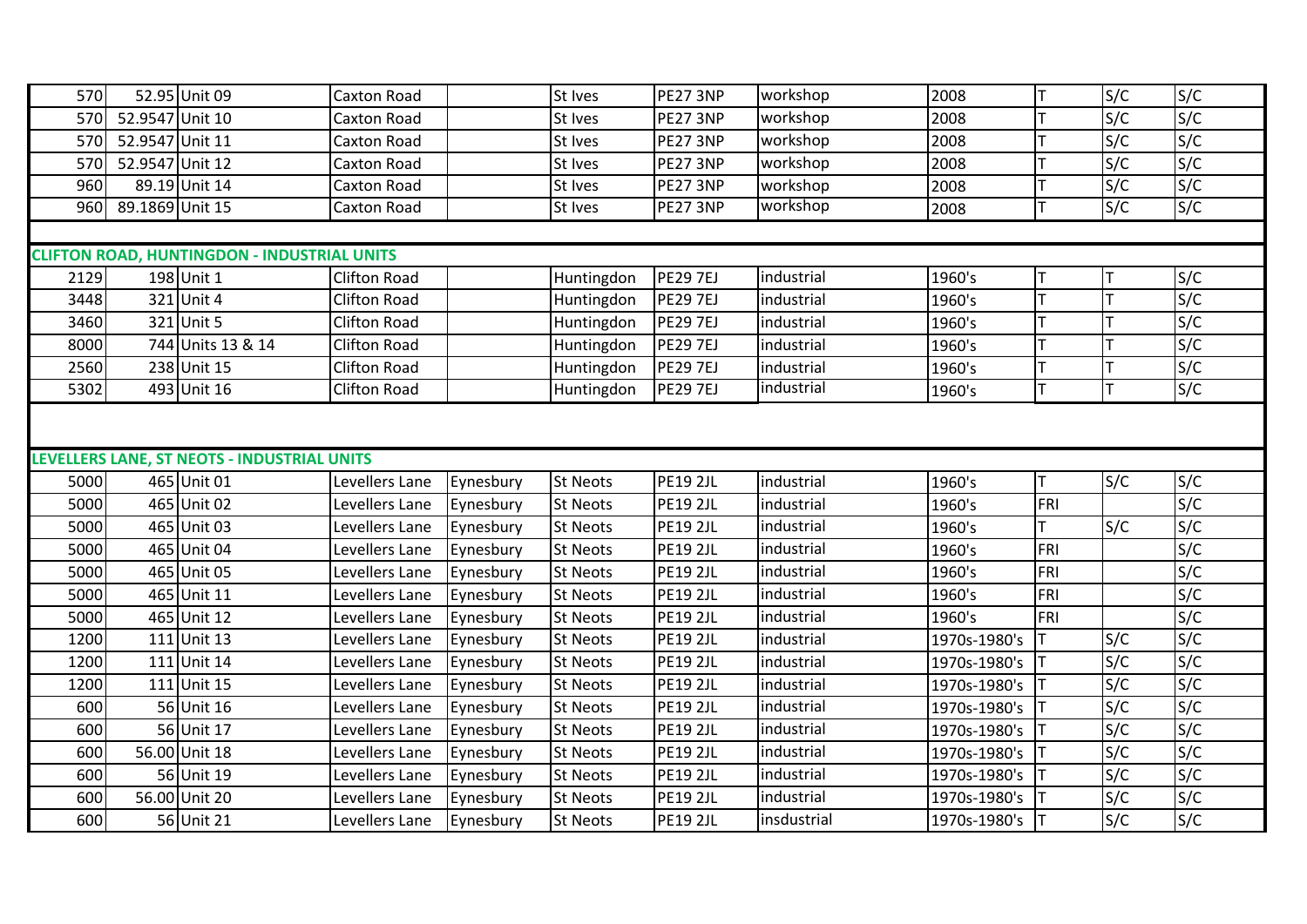| 600   |                 | 56.00 Unit 22                                 | Levellers Lane              | Eynesbury          | St Neots        | <b>PE19 2JL</b> | industrial      | 1970s-1980's |     | S/C | S/C |
|-------|-----------------|-----------------------------------------------|-----------------------------|--------------------|-----------------|-----------------|-----------------|--------------|-----|-----|-----|
| 600   |                 | 56.00 Unit 23                                 | Levellers Lane              | Eynesbury          | <b>St Neots</b> | <b>PE19 2JL</b> | industria       | 1970s-1980's |     | S/C | S/C |
| 600   |                 | 56.00 Unit 24                                 | Levellers Lane              | Eynesbury          | <b>St Neots</b> | <b>PE19 2JL</b> | industrial      | 1970s-1980's |     | S/C | S/C |
| 600   |                 | 56 Unit 25                                    | Levellers Lane              | Eynesbury          | <b>St Neots</b> | <b>PE19 2JL</b> | industrial      | 1970s-1980's |     | S/C | S/C |
| 600   |                 | 56 Unit 26                                    | Levellers Lane              | Eynesbury          | <b>St Neots</b> | <b>PE19 2JL</b> | industrial      | 1970s-1980's |     | S/C | S/C |
| 600   |                 | 56.00 Unit 27                                 | Levellers Lane              | Eynesbury          | <b>St Neots</b> | <b>PE19 2JL</b> | industrial      | 1970s-1980's |     | S/C | S/C |
| 600   |                 | 56 Unit 28                                    | Levellers Lane              | Eynesbury          | <b>St Neots</b> | <b>PE19 2JL</b> | industrial      | 1970s-1980's |     | S/C | S/C |
| 600   |                 | 56 Unit 29                                    | Levellers Lane              | Eynesbury          | <b>St Neots</b> | <b>PE19 2JL</b> | industrial      | 1970s-1980's |     | S/C | S/C |
| 1200  |                 | 111 Unit 30                                   | Levellers Lane              | Eynesbury          | <b>St Neots</b> | <b>PE19 2JL</b> | industrial      | 1970s-1980's |     | S/C | S/C |
| 1200  | 111.00 Unit 31  |                                               | Levellers Lane              | Eynesbury          | <b>St Neots</b> | <b>PE19 2JL</b> | industrial      | 1970s-1980's |     | S/C | S/C |
| 600   |                 | 56 Unit 32                                    | Levellers Lane              | Eynesbury          | <b>St Neots</b> | <b>PE19 2JL</b> | industrial      | 1970s-1980's |     | S/C | S/C |
| 600   |                 | 56 Unit 33                                    | Levellers Lane              | Eynesbury          | <b>St Neots</b> | <b>PE19 2JL</b> | industrial      | 1970s-1980's |     | S/C | S/C |
| 1200  |                 | 56 Unit 34/35                                 | Levellers Lane              | Eynesbury          | <b>St Neots</b> | <b>PE19 2JL</b> | industrial      | 1970s-1980's |     | S/C | S/C |
|       |                 |                                               |                             |                    |                 |                 |                 |              |     |     |     |
|       |                 | LITTLE END ROAD, ST NEOTS - INDUSTRIAL UNITS  |                             |                    |                 |                 |                 |              |     |     |     |
| 9757  | 907 21A         |                                               | Little End Road Eaton Socon |                    | <b>St Neots</b> | <b>PE19 8JH</b> | industrial      | 1980's       | FRI |     | S/C |
| 12351 | 1,147 21B       |                                               | Little End Road             | Eaton Socon        | <b>St Neots</b> | <b>PE19 8JH</b> | industrial      | 1980's       | FRI |     | S/C |
| 8650  | 804 23A         |                                               | Little End Road             | <b>Eaton Socon</b> | <b>St Neots</b> | <b>PE19 8JH</b> | industrial      | 1980's       | FRI |     | S/C |
| 10752 |                 | 999 23 B&C                                    | Little End Road Eaton Socon |                    | <b>St Neots</b> | <b>PE19 8JH</b> | industrial      | 1980's       | FRI |     | S/C |
|       |                 |                                               |                             |                    |                 |                 |                 |              |     |     |     |
|       |                 | PHOENIX COURT, HUNTINGDON - INDUSTRIAL ESTATE |                             |                    |                 |                 |                 |              |     |     |     |
| 4500  | 418.064 Unit 1  |                                               | <b>Phoenix Court</b>        |                    | Huntingdon      | <b>PE29 6EA</b> | industrial unit | 1980's       |     |     | S/C |
| 1608  | 149.388 Unit 2  |                                               | Phoenix Court               |                    | Huntingdon      | <b>PE29 6EA</b> | industrial unit | 1980's       |     |     | S/C |
| 1196  | 111.112 Unit 3  |                                               | <b>Phoenix Court</b>        |                    | Huntingdon      | <b>PE29 6EA</b> | industrial unit | 1980's       |     |     | S/C |
| 1196  | 111.11 Unit 4   |                                               | Phoenix Court               |                    | Huntingdon      | <b>PE29 6EA</b> | industrial unit | 1980's       |     | S/C | S/C |
| 1196  | 111.11 Unit 5   |                                               | Phoenix Court               |                    | Huntingdon      | <b>PE29 6EA</b> | industrial unit | 1980's       |     | S/C | S/C |
| 1217  | 113.063 Unit 6  |                                               | Phoenix Court               |                    | Huntingdon      | <b>PE29 6EA</b> | industrial unit | 1980's       |     |     | S/C |
| 3580  | 332.593 Unit 7  |                                               | <b>Phoenix Court</b>        |                    | Huntingdon      | <b>PE29 6EA</b> | industrial unit | 1980's       |     |     | S/C |
| 3590  | 333.522 Unit 8  |                                               | Phoenix Court               |                    | Huntingdon      | <b>PE29 6EA</b> | industrial unit | 1980's       |     |     | S/C |
| 3590  | 333.522 Unit 9  |                                               | Phoenix Court               |                    | Huntingdon      | <b>PE29 6EA</b> | industrial unit | 1980's       |     |     | S/C |
| 676   | 62.8025 Unit 10 |                                               | <b>Phoenix Court</b>        |                    | Huntingdon      | <b>PE29 6EA</b> | industrial unit | 1980's       |     |     | S/C |
| 713   | 66.2399 Unit 11 |                                               | Phoenix Court               |                    | Huntingdon      | <b>PE29 6EA</b> | industrial unit | 1980's       |     |     | S/C |
| 743   | 69.027 Unit 12  |                                               | Phoenix Court               |                    | Huntingdon      | <b>PE29 6EA</b> | industrial unit | 1980's       |     |     | S/C |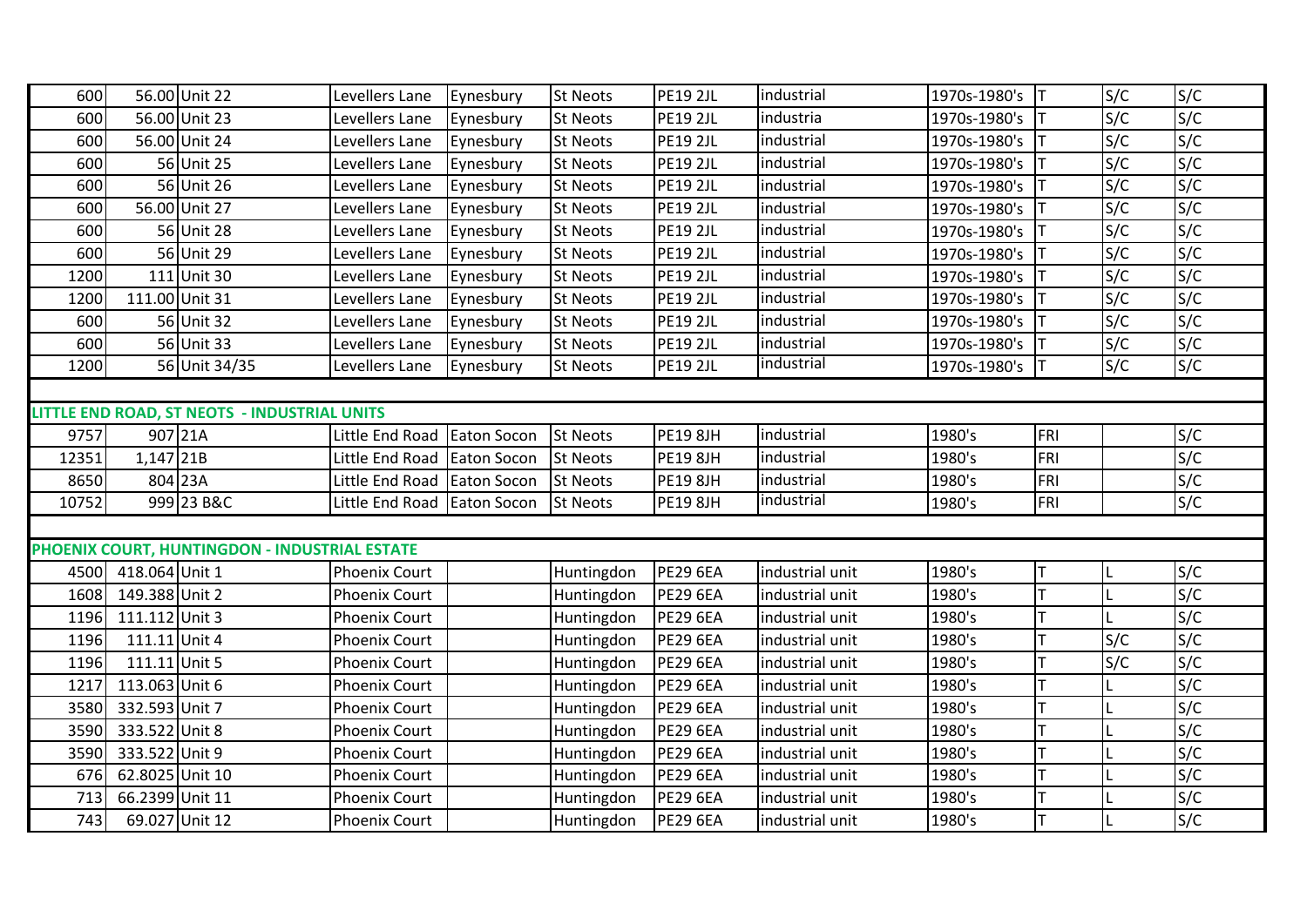| 780           | 72.4644 Unit 13 |                                                       | <b>Phoenix Court</b> |                                 | Huntingdon      | <b>PE29 6EA</b>                    | industrial unit         | 1980's |            |     | S/C |
|---------------|-----------------|-------------------------------------------------------|----------------------|---------------------------------|-----------------|------------------------------------|-------------------------|--------|------------|-----|-----|
| 743           |                 | 69.027 Unit 14                                        | <b>Phoenix Court</b> |                                 | Huntingdon      | <b>PE29 6EA</b>                    | industrial unit         | 1980's |            |     | S/C |
|               |                 |                                                       |                      |                                 |                 |                                    |                         |        |            |     |     |
|               |                 | 2 STONEHILL, HUNTINGDON - INDUSTRIAL SITE & BUILDINGS |                      |                                 |                 |                                    |                         |        |            |     |     |
| 35056         |                 | 3,257 Unit 2                                          | Stonehill            | <b>Stukeley Mead Huntingdon</b> |                 | <b>PE29 6ED</b>                    | industrial unit         | 1980's | <b>FRI</b> |     |     |
|               |                 |                                                       |                      |                                 |                 |                                    |                         |        |            |     |     |
|               |                 |                                                       |                      |                                 |                 |                                    |                         |        |            |     |     |
|               |                 |                                                       |                      |                                 |                 |                                    |                         |        |            |     |     |
|               |                 |                                                       |                      |                                 |                 |                                    |                         |        |            |     |     |
|               |                 | ROWLEY ARTS CENTRE, ST IVES - FOOD AND LEISURE PARK   |                      |                                 |                 |                                    |                         |        |            |     |     |
|               |                 |                                                       |                      |                                 |                 |                                    |                         | 2014   |            |     |     |
| 3067          |                 | 285 Unit 1                                            | <b>Rowley Centre</b> |                                 | <b>St Neots</b> | <b>PE19 1BG</b>                    | ground floor restaurant |        |            | S/C | S/C |
|               |                 |                                                       |                      |                                 |                 |                                    |                         | 2014   |            |     |     |
| 3667          |                 | 341 Unit 2                                            | <b>Rowley Centre</b> |                                 | <b>St Neots</b> | <b>PE19 1BG</b>                    | ground floor restaurant |        |            | S/C | S/C |
|               |                 |                                                       |                      |                                 |                 |                                    |                         | 2014   |            |     |     |
| 2982          |                 | 277 Unit 3                                            | <b>Rowley Centre</b> |                                 | <b>St Neots</b> | <b>PE19 1BG</b>                    | ground floor restaurant |        |            | S/C | S/C |
|               |                 |                                                       |                      |                                 |                 |                                    |                         | 2014   |            |     |     |
| 2500<br>18600 |                 | 232 Unit 4<br>1,728 Unit 5                            | <b>Rowley Centre</b> |                                 | <b>St Neots</b> | <b>PE19 1BG</b><br><b>PE19 1BG</b> | ground floor restaurant |        | FRI        | S/C | S/C |
|               |                 | 1ST FLOOR LONG LEASEHOLD FLATS AT ROWLEY ARTS CENTRE  | <b>Rowley Centre</b> |                                 | <b>St Neots</b> |                                    | multiplex cinema        | 2014   |            |     | S/C |
| 441           |                 | Flat 10                                               | <b>Rowley Centre</b> |                                 | <b>St Neots</b> | <b>PE19 1BG</b>                    | first floor flat        | 2014   |            | S/C | S/C |
| 441           |                 | Flat 10A                                              | <b>Rowley Centre</b> |                                 | <b>St Neots</b> | <b>PE19 1BG</b>                    | first floor flat        | 2014   |            | S/C | S/C |
| 441           |                 | Flat 10B                                              | <b>Rowley Centre</b> |                                 | <b>St Neots</b> | <b>PE19 1BG</b>                    | first floor flat        | 2014   |            | S/C | S/C |
|               |                 |                                                       |                      |                                 |                 |                                    |                         |        |            |     |     |
|               |                 |                                                       |                      |                                 |                 |                                    |                         |        |            |     |     |
|               |                 |                                                       |                      |                                 |                 |                                    |                         |        |            |     |     |
|               |                 |                                                       |                      |                                 |                 |                                    |                         |        |            |     |     |
|               |                 |                                                       |                      |                                 |                 |                                    |                         |        |            |     |     |
|               |                 | LONG LEASEHOLD GROUNDLEASE SITES                      |                      |                                 |                 |                                    |                         |        |            |     |     |
| 1.35 acres    |                 | Ridgeons                                              | Cambridge Road       |                                 | <b>St Neots</b> | <b>PE19 6SN</b>                    | industrial              | 1970's | FRI        |     |     |
| 0.3 acres     |                 | 7a Todd Meats                                         | <b>Clifton Road</b>  |                                 | Huntingdon      | <b>PE29 7EJ</b>                    | industrial              | 1960's | FRI        |     |     |
| 1.0 acre      |                 | <b>Precision Eng</b>                                  | Redwongs Way         |                                 | Huntingdon      |                                    | industrial              | 1980's | FRI        |     |     |
| 6.1 acres     |                 | Unit 2, 43                                            | St Peter's Road      |                                 | Huntingdon      | <b>PE29 7DF</b>                    | industrial              | 1980's | FRI        |     |     |